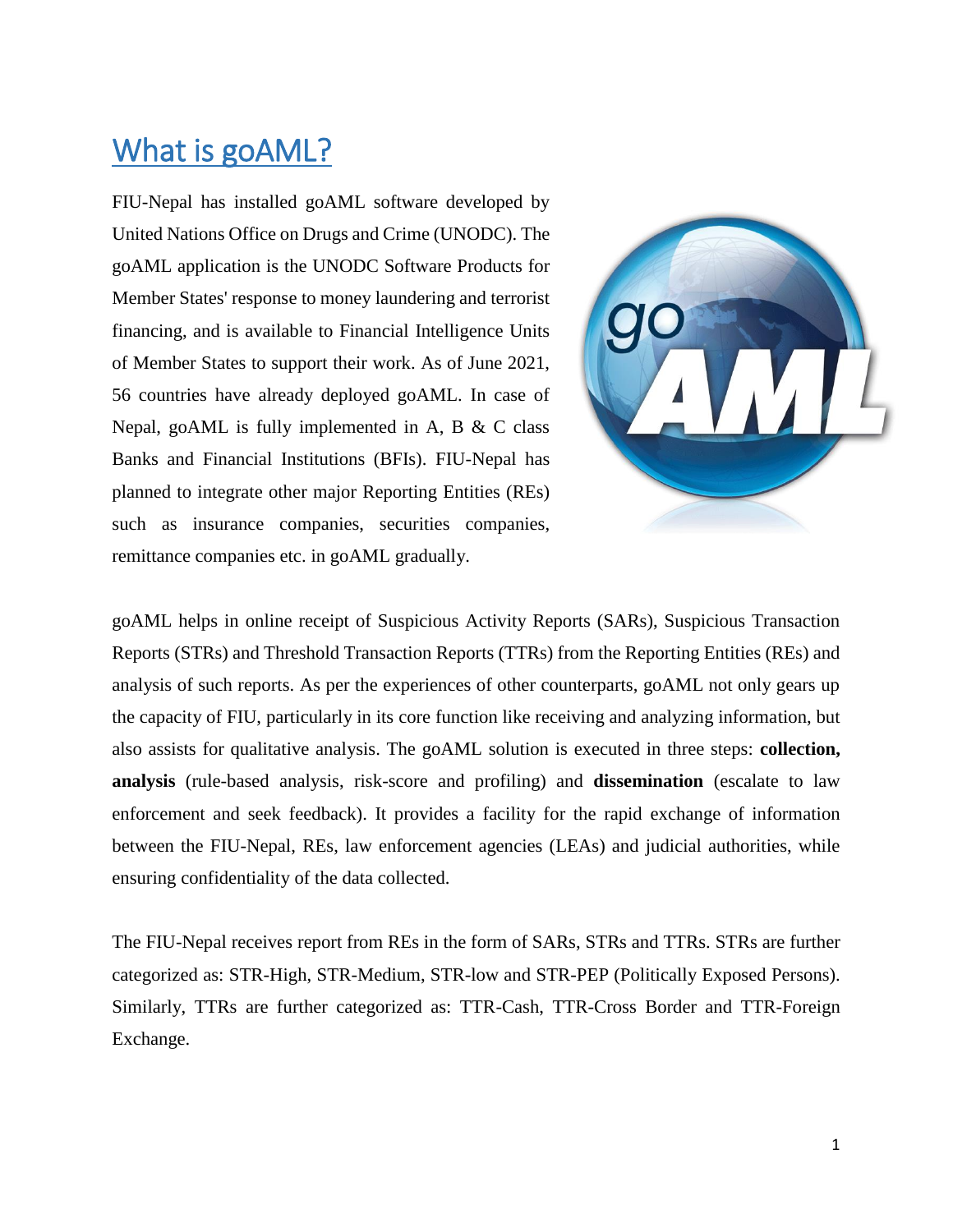

*Source: UNODC*

## **Features of goAML**

There are 14 key features of goAML which are mentioned in figure below:



 *Source: UNODC*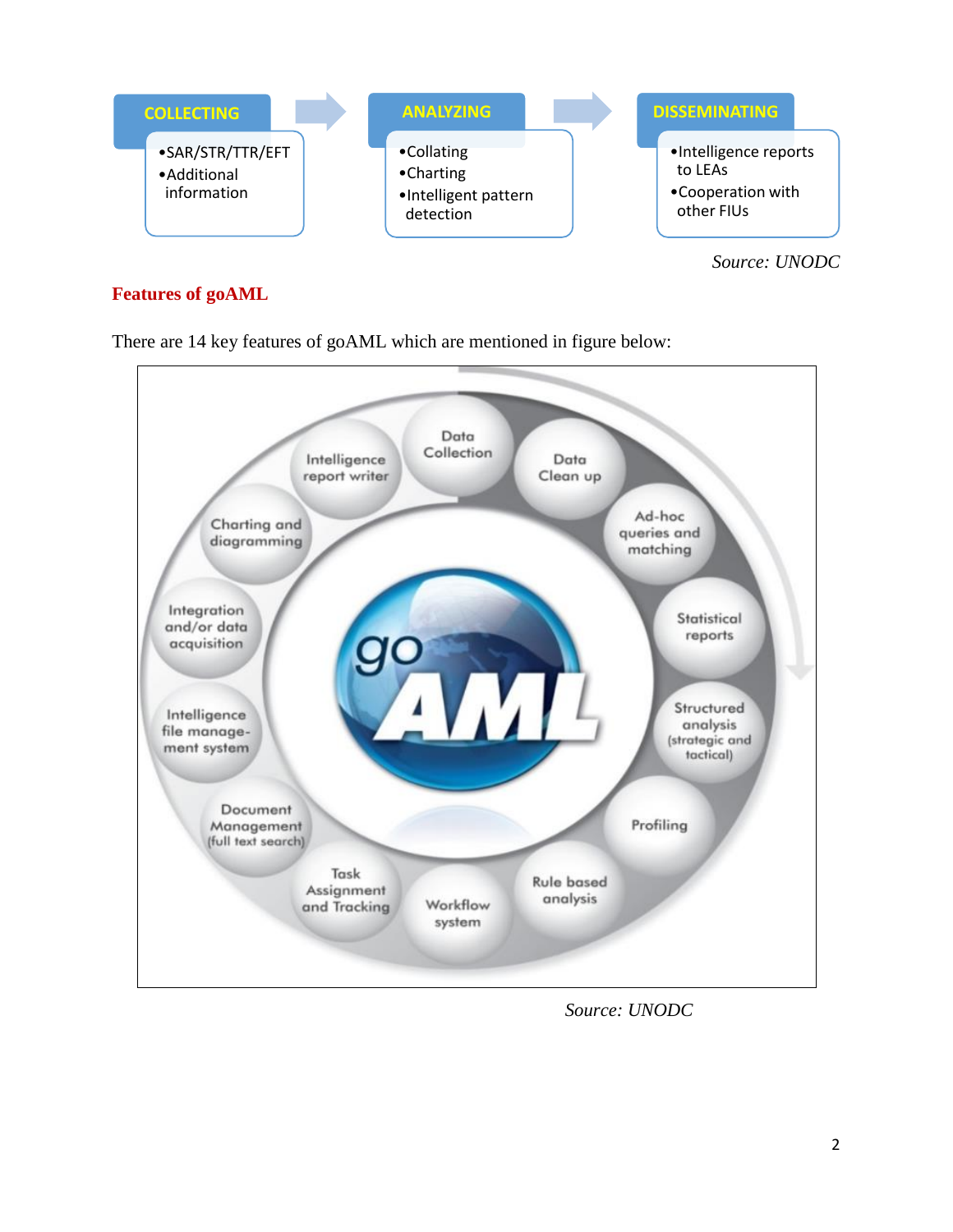### **Advantages of using goAML**

- goAML uses secured electronic channel for communication and the information is transferred in encrypted form so the chances of leaking and manipulating information is minimal.
- goAML can be used both for receiving reports from REs and disseminating information to LEAs while maintaining the confidentiality and integrity of the information
- The information can be directly sent and received by the end parties without the involvement of third parties like messenger and carriers.
- Communication through goAML is simple, easy and fast (similar to sending email/filling web form)
- No need to purchase or install new software at REs/LEAs end (software is already procured and installed by FIU-Nepal) although REs may require middleware for generating XML reports
- REs/LEAs just require internet connectivity for reaching the goAML server/website
- LEA can provide feedback on the disseminated information to FIU-Nepal along with Asset Confiscation and detailed conviction information (including number of persons convicted)
- International co-operation to be made in co-ordination of FIU e.g. EGMONT group, APG, etc., can be done efficiently
- Statistics of various types of reports submitted by REs and dissemination, feedback, domestic and international co-operation can be maintained and obtained easily.

#### **Ongoing Activities and Future Plan**

Currently, A, B & C class BFIs are fully reporting SARs, STRs and TTRs in goAML Production Environment *(A class Banks since Magh 1, 2076 and B & C class Banks since Magh 1, 2077)*. Insurance companies have been reporting in goAML Test Environment. Securities companies have already created username to report in test environment and will be submitting report in test environment very soon. Also, Remittance companies, CIT, EPF, Microfinance companies will be under goAML test environment soon and other REs will also gradually be incorporated in goAML in near future as guided by AML/CFT National strategy and action plan 2076-81.

Before beginning to report in the goAML Production Environment, it is crucial for both FIU-Nepal and the REs to ensure that the data in submitted reports are complete, consistent and correctly